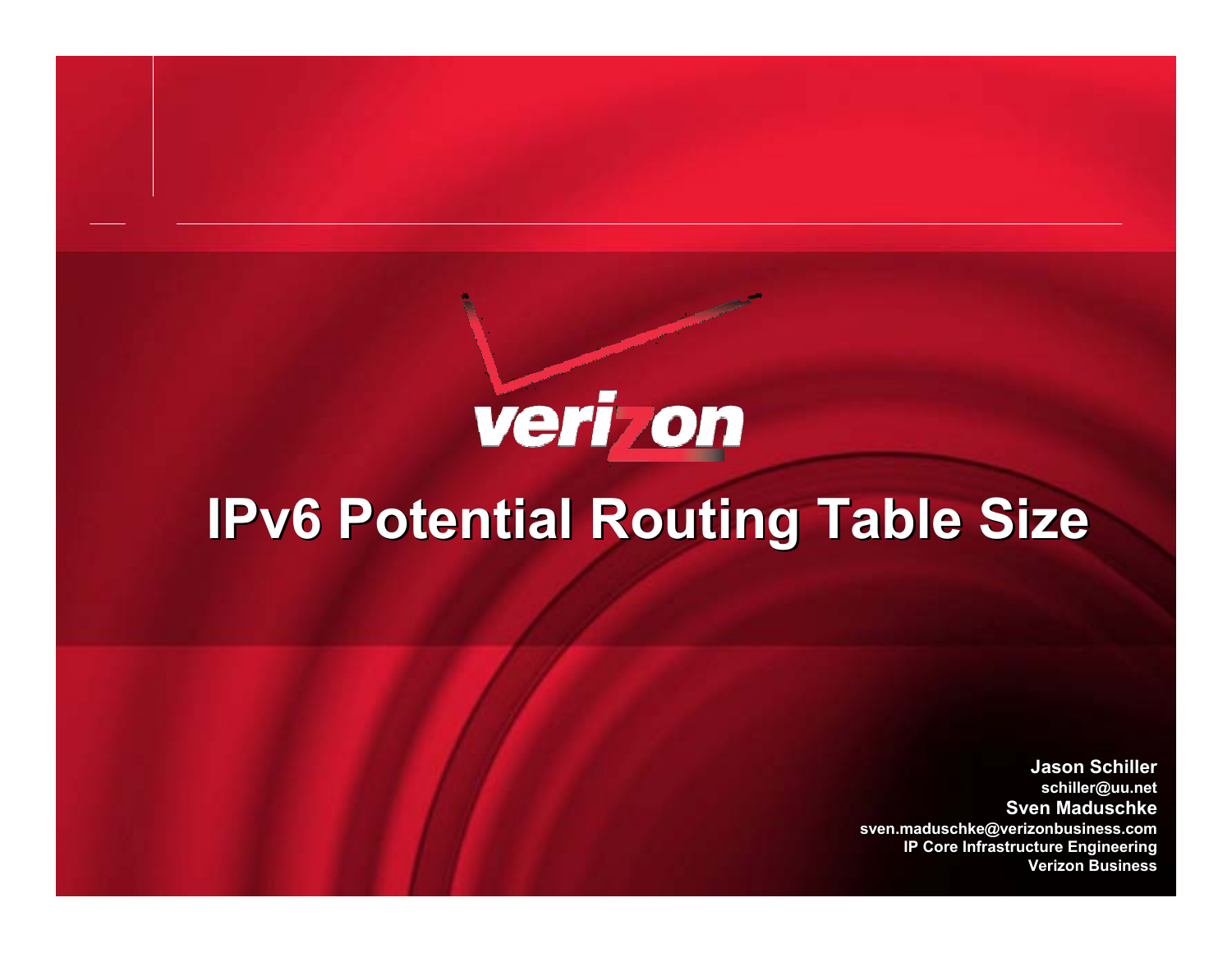# **Aggregation is Holy Grail Aggregation is Holy Grail**

- •IETF and ARIN recommendation is that aggregation is of the utmost importance for good IPv6 stewardship
- Must solve multi-homing, mobility, and provider independence without de-aggregation



2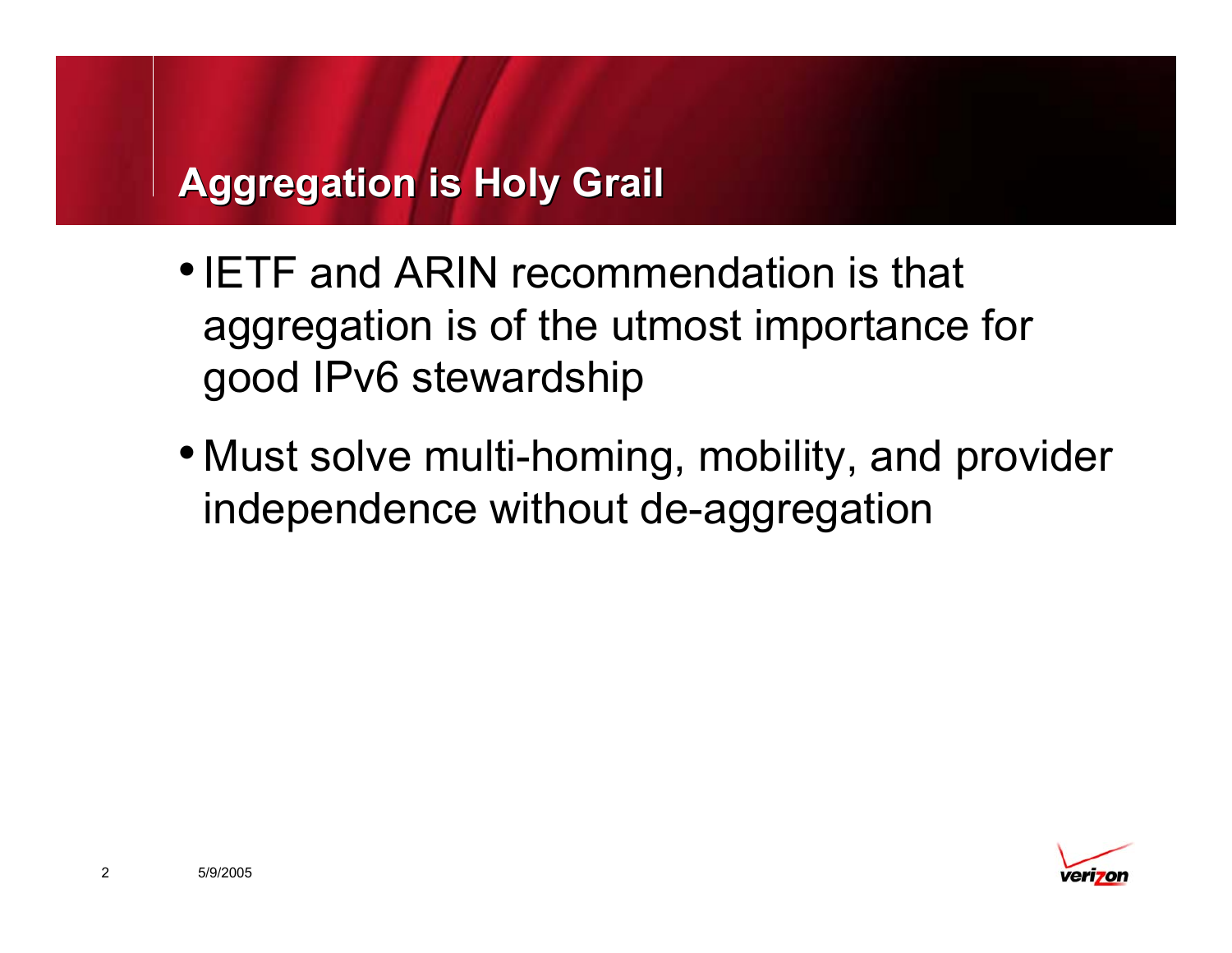# **Operator's Take on De-aggregation Operator's Take on De-aggregation**

- Lack of Provider Independent Addresses is preventing wide spread deployment and is leading to lack of IPv6 content
	- Even with stateless auto-config renumbering is difficult
	- Getting IP addresses from the up-stream ISP creates "provider lock-in"
	- ARIN members are pursuing ARIN policy 2005-1 and 2006-4
- Provider Independent (PI) space will add to the global routing table size
- PI space sets the precedent that de-aggregation is acceptable
	- De-aggregation may be used to solve other problems, multi-homing, mobility
	- De-aggregation of PI space will lead to de-aggregation of Provider Assigned (PA) space

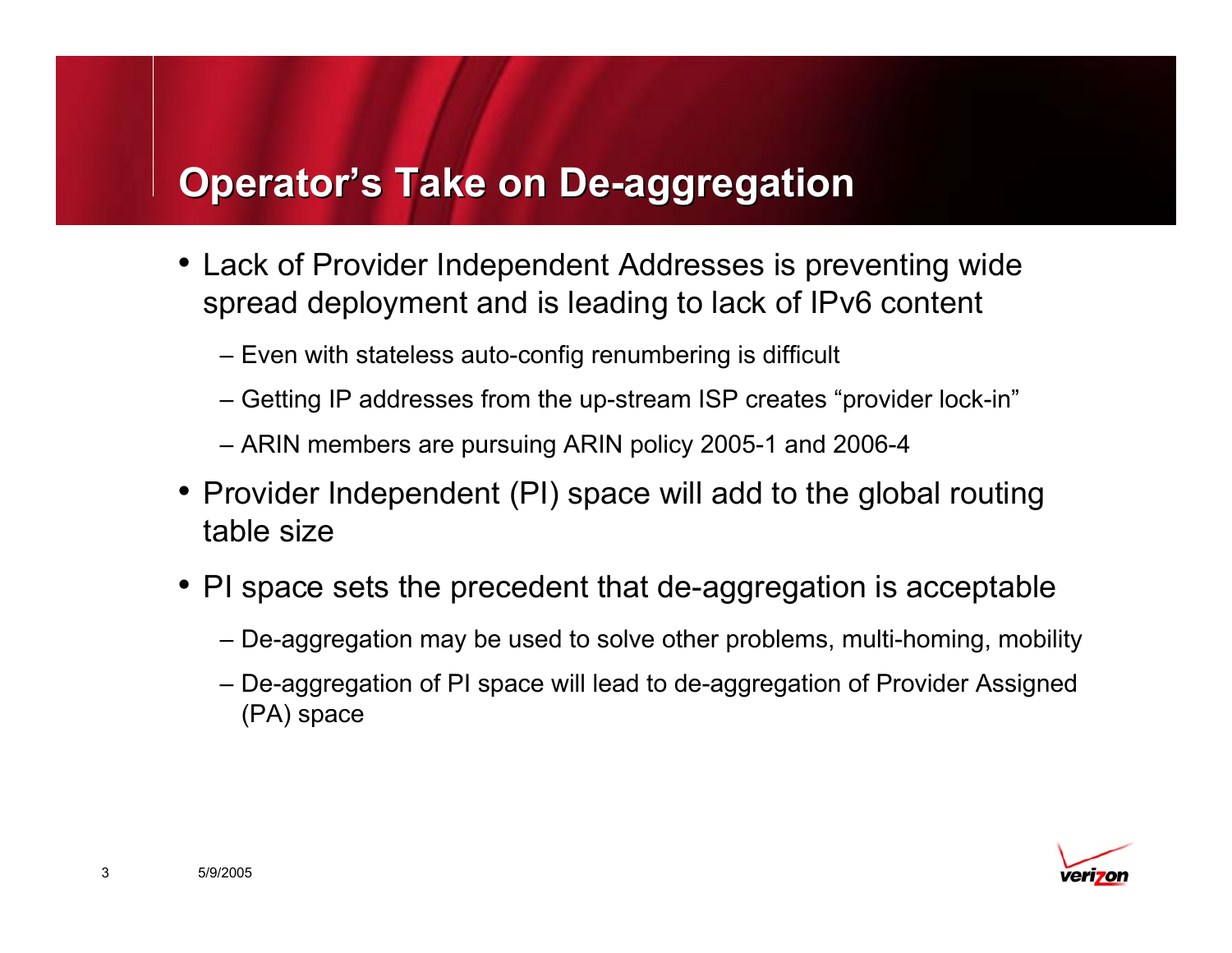# **Operator's Take on De-aggregation Operator's Take on De-aggregation**

- Shim6 is broken as a solution for large business customers
	- No transit AS TE
	- No inbound destination TE
	- Won't scale for content providers where end host (server) has 30,000 concurrent TCP sessions
	- Doesn't help for short lived traffic
	- Managed on the end host, and not in the network
		- End hosts managed by end users, not the owner of the network
		- Too many places to manage TE policy
- No good non-de-aggregation solution for multi-homing or Provider Independence
- Less then 1,000 IPv6 routes in the Internet routing table
- Less than 100 new IPv6 Internet routes a year
- 1,200 IPv6 Internet routes in two years will not be a problem
- Let's just de-aggregate



4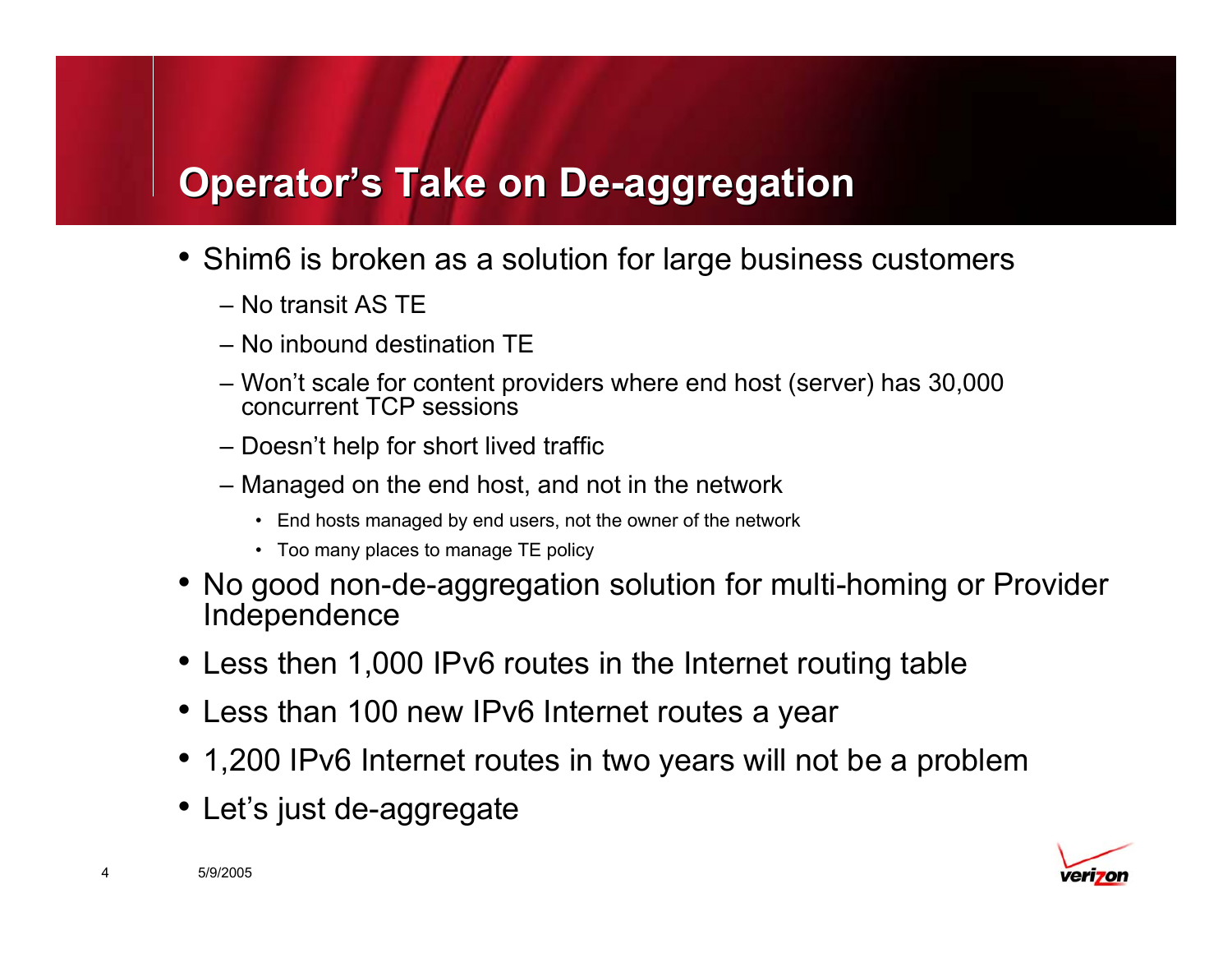#### **Long Term Commitment to IPv6 De-aggregation Long Term Commitment to IPv6 De-aggregation**

If we decide to de-aggregate now, in the long term we commit to solving the routing table growth problem through hardware

- Are Service Provider Operators and their vendors looking at hardware capabilities and scaling functions at 5 or 10 years out?
- We have seen this problem already in IPv4
	- Do we want to repeat our mistakes?
	- Do we want to embark on a hardware / routing table scaling escalation?
- With a larger IPv6 address space the potential for growth is much higher

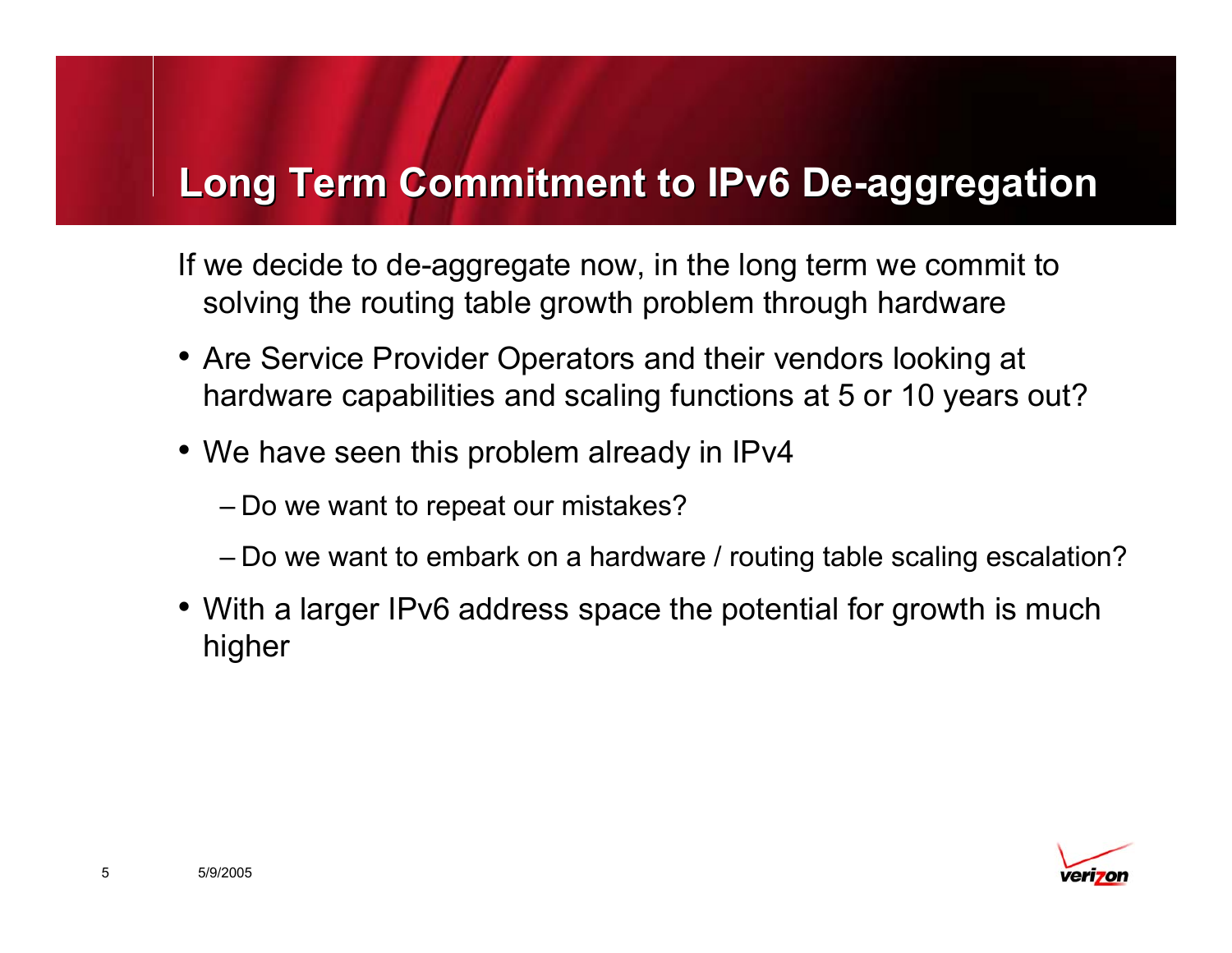# **Impact of Routing Table Growth On Hardware Impact of Routing Table Growth On Hardware**

Extra routing state:

- Consumes routing memory (RIB)
- Consumes forwarding memory (FIB)
- Affects forwarding rate
	- (FIB lookup as a function of memory speed and size)
- Affects convergence
	- (SPF, RIB rewrite, RIB to FIB population)

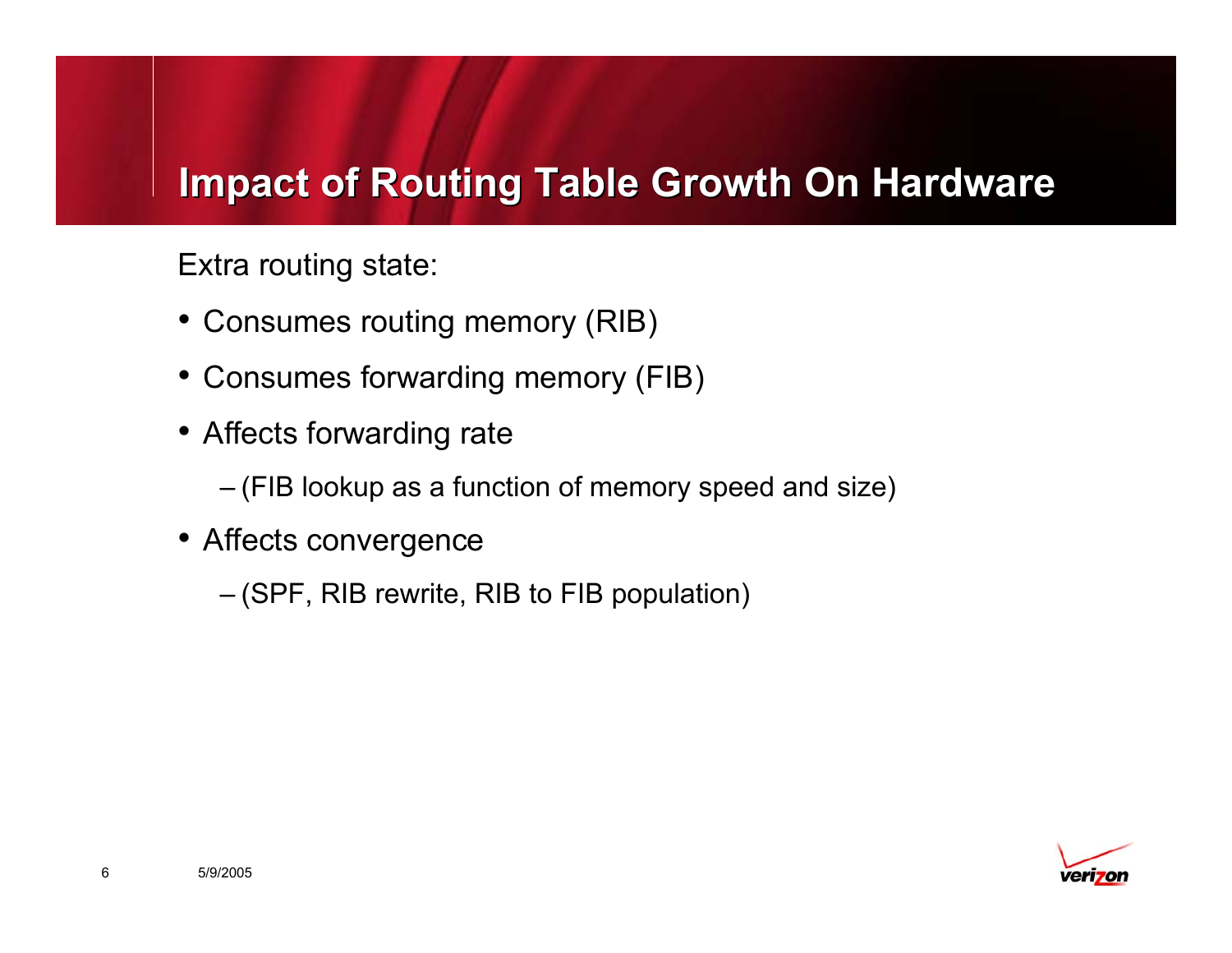# **Combating Routing Table Growth Long Term Combating Routing Table Growth Long Term Through Hardware Through Hardware**

- Commit to continuously scaling router memory size and speed to support very large RIB and FIB sizes
- Commit to continuously faster processors for SPF of larger tables
- •Optimize FIB storage and SPF processes
- Hope hardware / software solution is available at least 5 years before wide spread adoption
- Use 5 years to depreciate and replace current hardware through normal refresh with new hardware capable of holding larger routing information
- Hope that newly deployed equipment will survive in the network for at least 5 years
- Hope that next generation of equipment will be ready in time, and will survive in the network for at least five years

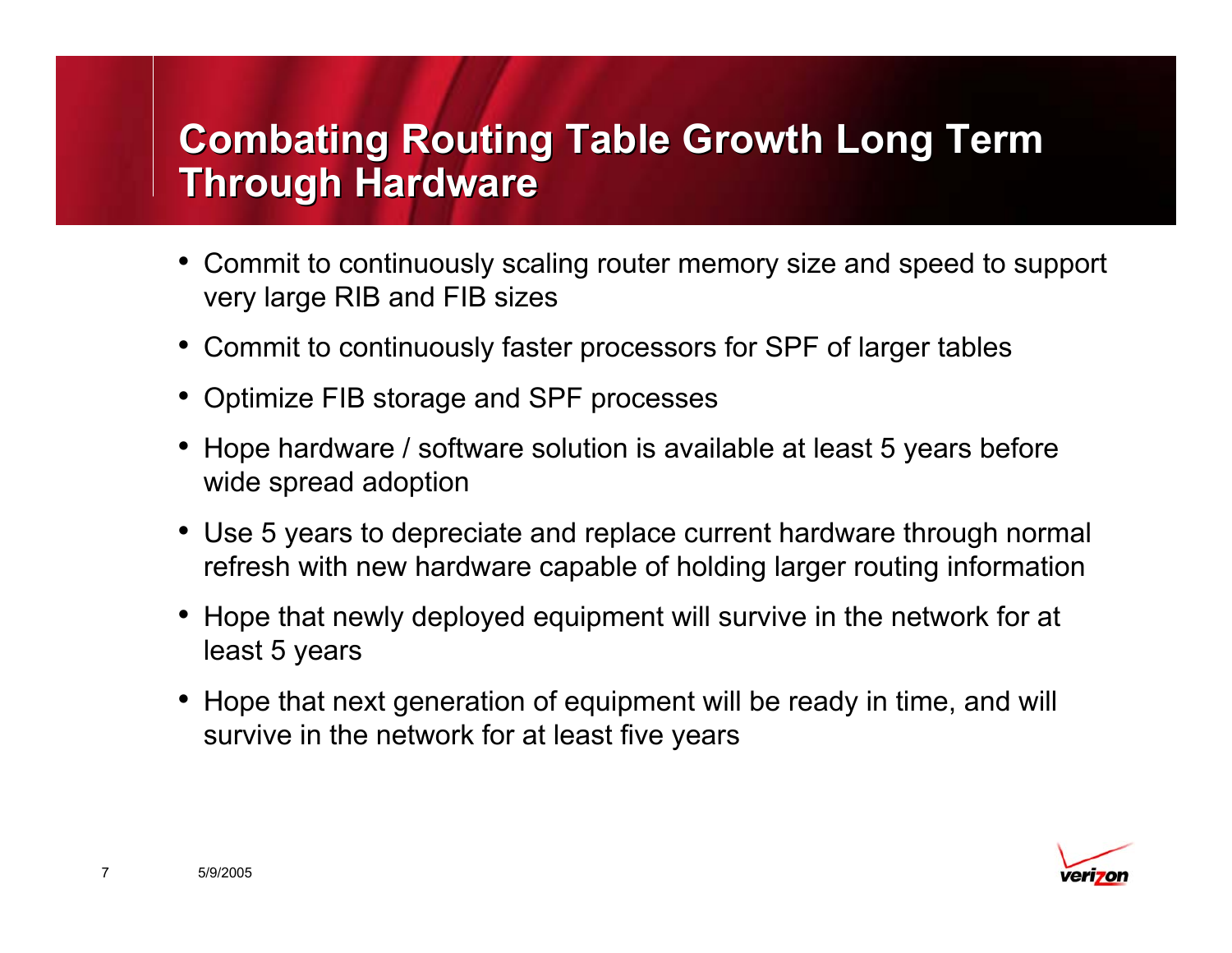#### **IPv6 Address Size IPv6 Address Size**

- IPv4 has 2^32 IP addresses (4,294,967,296)
- IPv4 largest unicast Internet routable block /24 (16,777,184)
- Concerns about address exhaustion in some countries
- Use of Network Address Translation (NAT) to reduce consumption
- IPv6 has 2^128 IP addresses
- 64 bits reserved for host, 64 bits reserved for network
- IPv6 Unicast routable space 2000::/3 (2,305,843,009,213,693,952 /64s) (35,184,372,088,832 /48s)
- 137,439,215,616 times more IPv6 /64s than IPv4 /24s
- 2,097,152 times more IPv6 /48s than IPv4 /24s

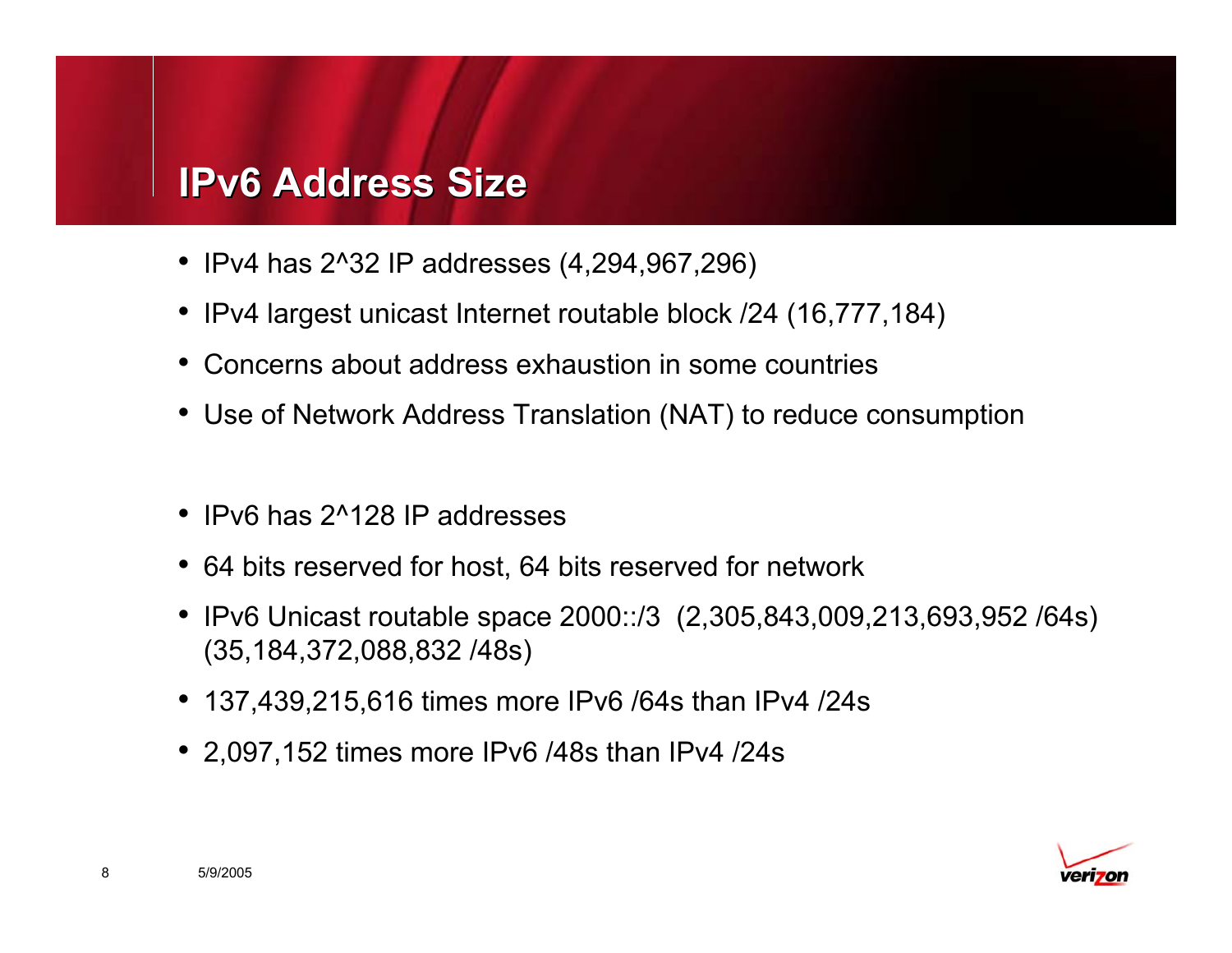#### **Current IPv4 Route Classification**

- Three basic types of IPv4 routes
	- Aggregates
	- De-aggregates from growth and assignment of a non-contiguous block
	- De-aggregates to perform traffic engineering
- Tony Bates CIDR report shows:

| DatePrefixes | <b>Prefixes</b> | CIDR Agg |
|--------------|-----------------|----------|
| 14-03-06     | 180,219         | 119,114  |

• Can assume that 61K intentional de-aggregates

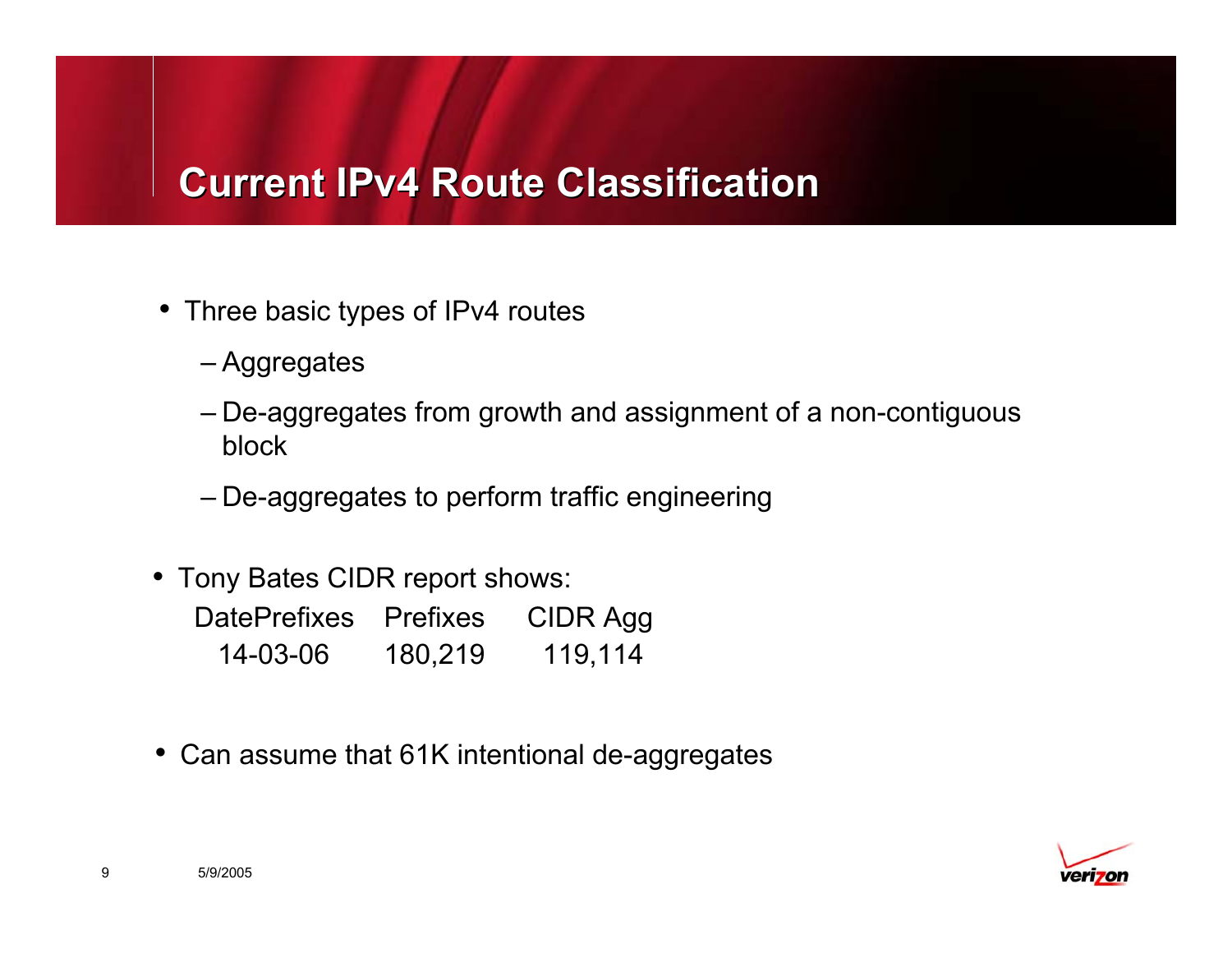#### **Current IPv4/IPv6 Routing Table Size Current IPv4/IPv6 Routing Table Size**

- Assume that tomorrow everyone does dual stack
- Current IPv4 Internet routing table
- 21K active ASes (1 IPv6 aggregate / AS)
- 61K intentional IPv6 de-aggregates for traffic engineering (assuming IPv4 style TE)
- Current tier 1 ISP internal routes

Internal IPv6 de-aggregates for customers (projected from number of customers)

Tier 1 ISPs require IP forwarding in hardware (6Mpps) Easily exceed the current FIB limitations of some deployed routers

|        |  | 180 K routes         |
|--------|--|----------------------|
| +      |  | 21 K routes          |
| $\div$ |  | 61 K routes          |
|        |  | 262 K routes         |
|        |  | +50K to 150 K routes |
|        |  | 312K to 412 K routes |
|        |  | +40K to 120 K routes |
|        |  | 352K to 532 K routes |

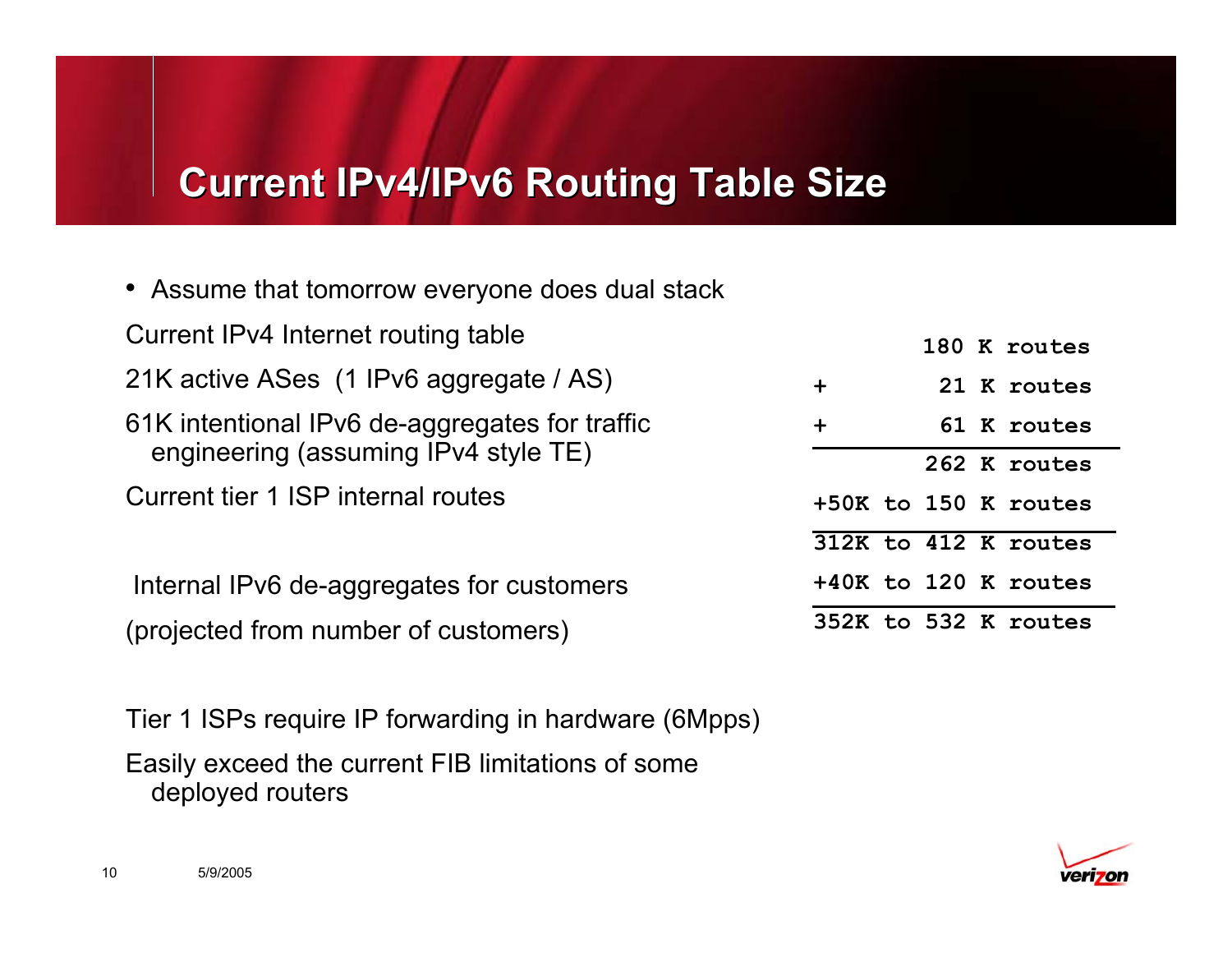#### **What This Interpolation Doesn't Account For What This Interpolation Doesn't Account For**

- A single AS that currently has multiple non-contiguous assignments that would still advertise the same number of prefixes to the Internet routing table if it had a single contiguous assignment
- All of the ASes that announce only a single /24 to the Internet routing table, but would announce more specifics if they were generally accepted (assume these customers get a /48 and up to /64 is generally accepted)
- All of the networks that hide behind multiple NAT addresses from multiple providers who change the NAT address for TE. With IPv6 and the removal of NAT, they may need a different TE mechanism.
- All of the new IPv6 only networks that may pop up: China, Cell phones, coffee makers, toasters, RFIDs, etc.

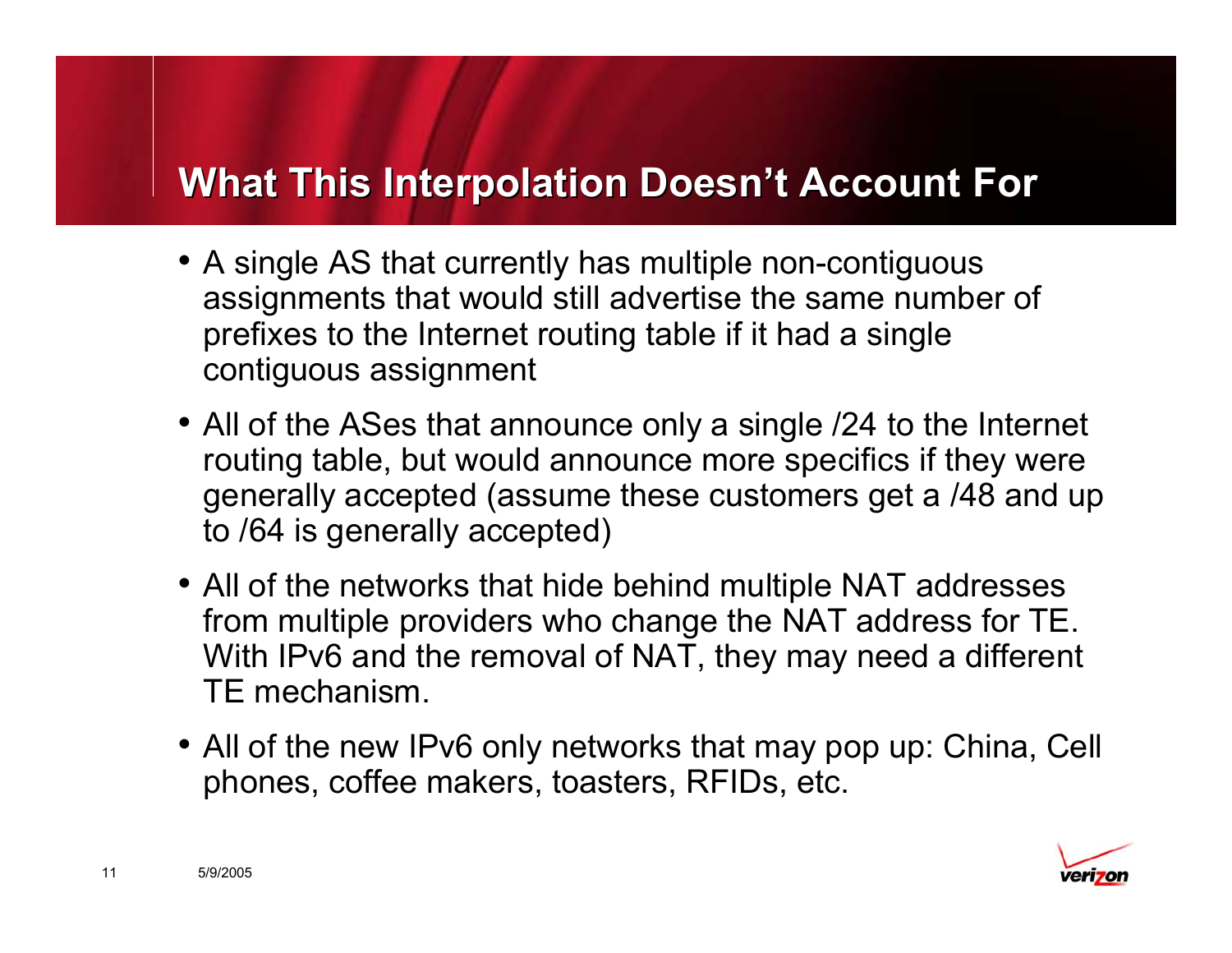# **Projected IPv6 Routing Table Growth**

- •Let's put aside the date when wide spread IPv6 adoption will occur
- Let's assume that wide spread IPv6 adoption will occur at some point
- What is the projection of the of the current IPv4 growth
	- Internet routing table
	- International de-aggregates for TE in the Internet routing table
	- Number of Active ASes
- What is the IPv6 routing table size interpolated from the IPv4 growth projections assuming everyone is doing dual stack and IPv6 TE in the "traditional" IPv4 style?
- Add to this internal IPv4 de-aggregates and IPv6 internal de-aggregates
- Ask vendors and operators to plan to be at least five years ahead of the curve for the foreseeable future

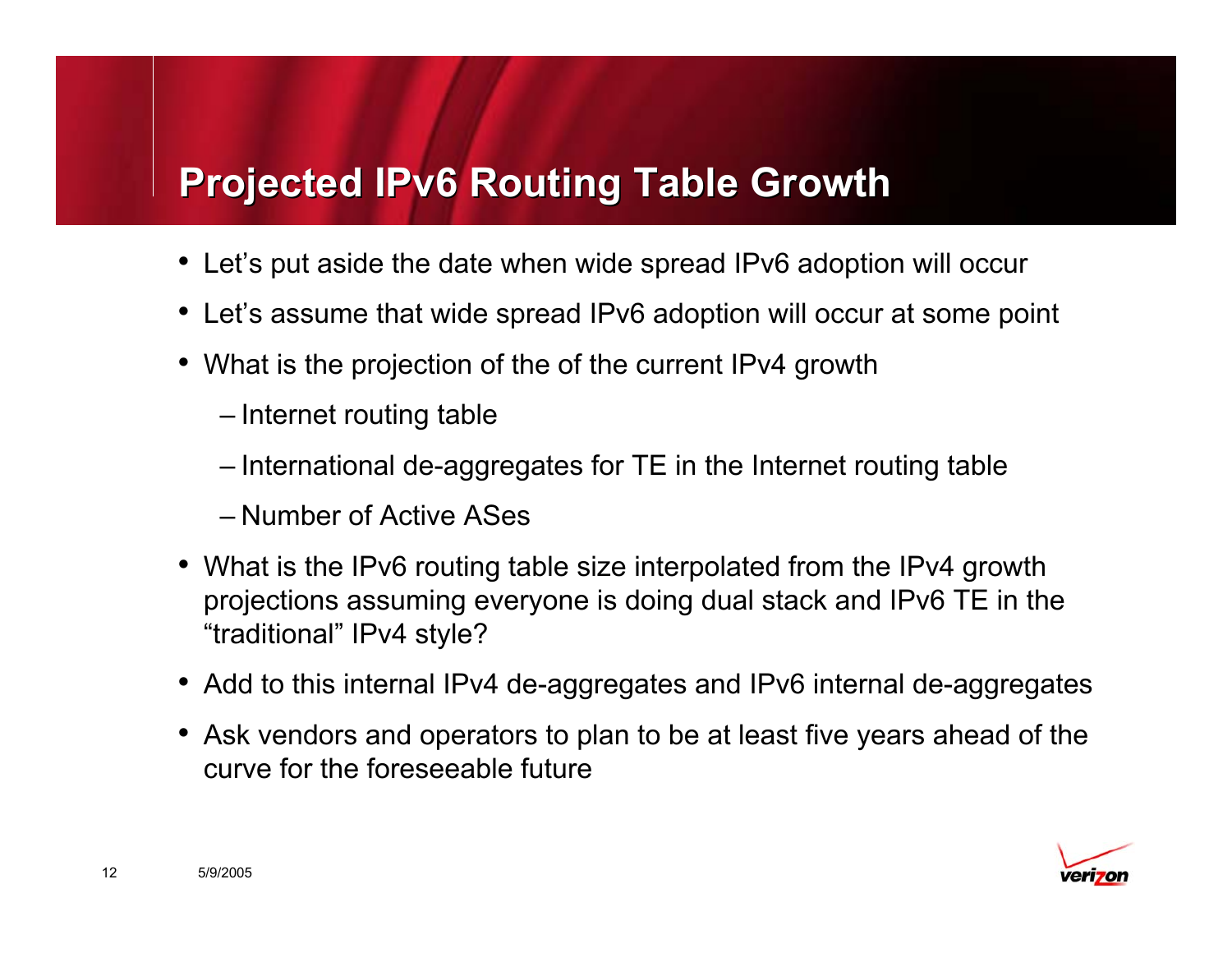# **Internet CIDR Information Total Routes and Intentional de-aggregates Total Routes and Intentional de-aggregates**

Internet Routes and Internet De-aggrgegates



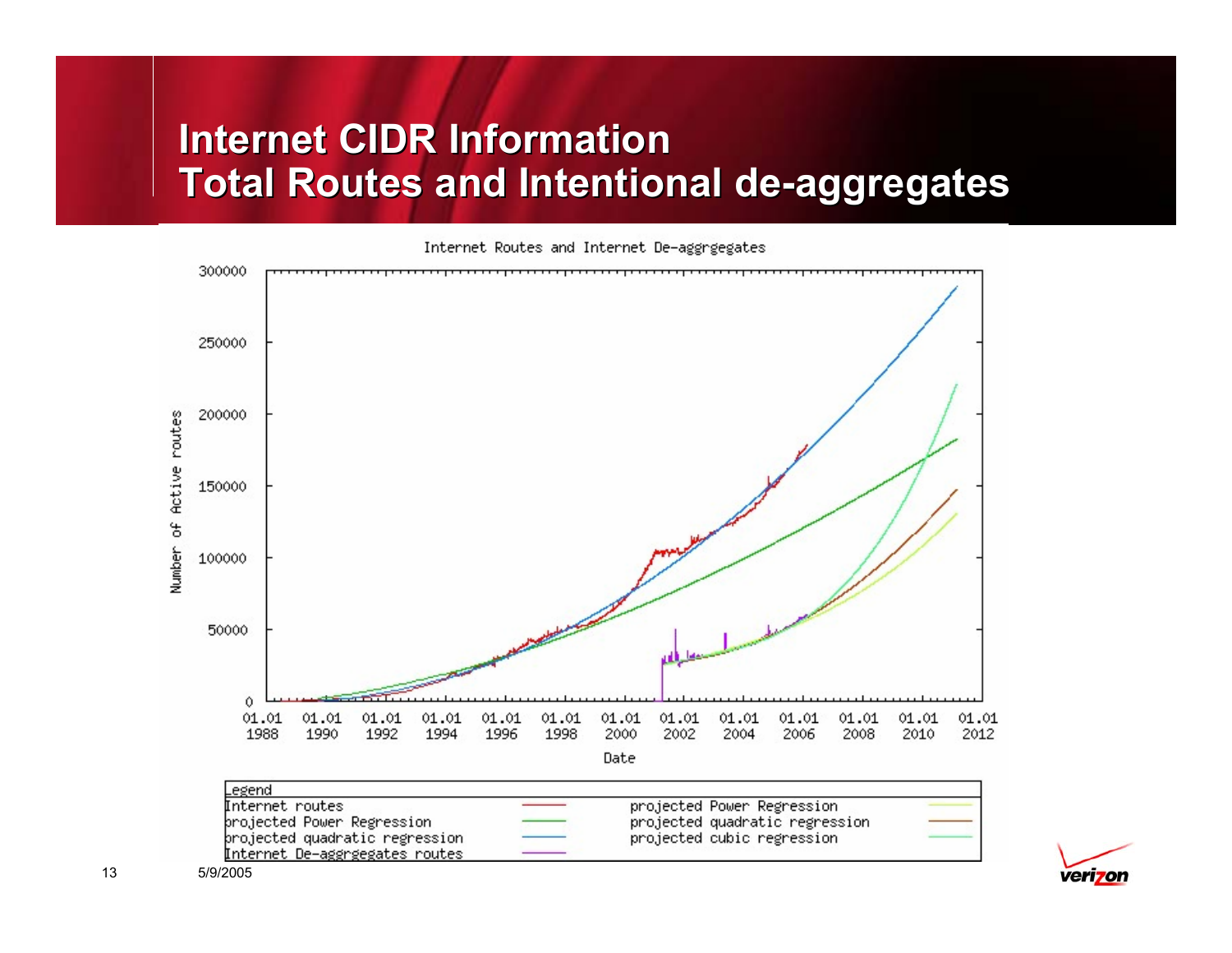# **Internet CIDR Information Active ASes**



Number of Active ASes



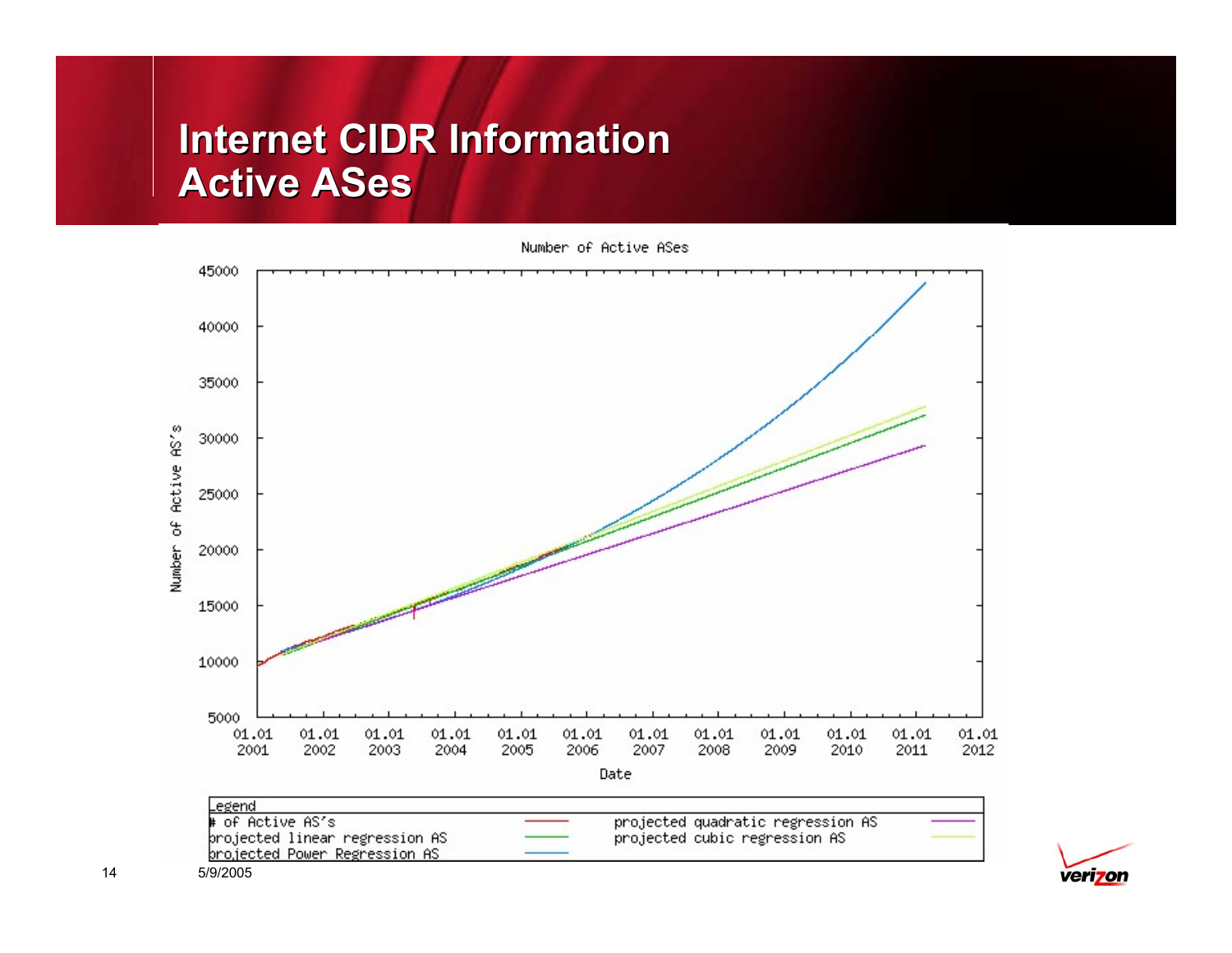# **Future Projection of IPv6 Internet Growth Future Projection of IPv6 Internet Growth (IPv4 Intentional De-aggregates + Active ASes) (IPv4 Intentional De-aggregates + Active ASes)**

IPv6 Internet Routes



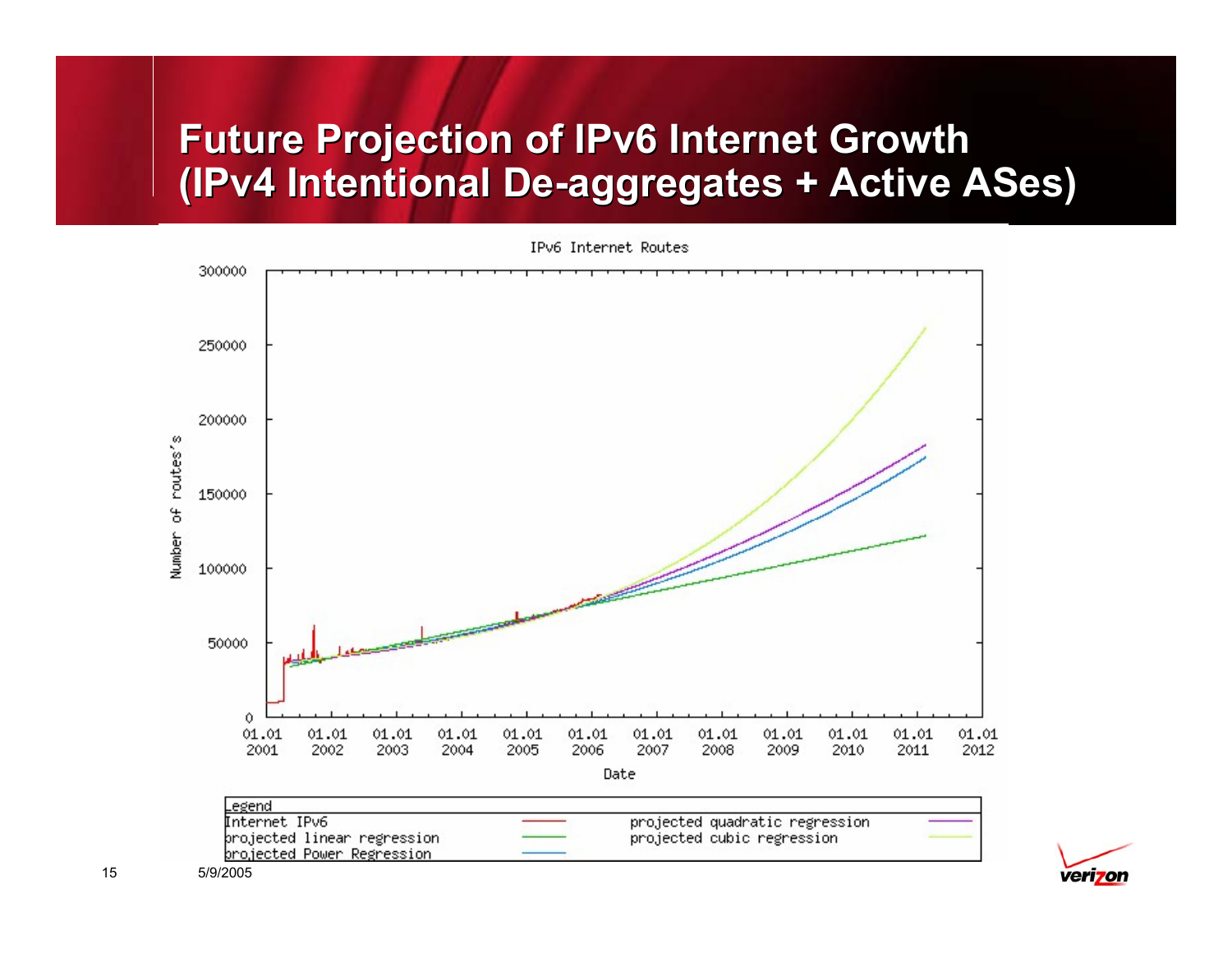#### **Future Projection of Combined Future Projection of Combined IPv4 and IPv6 Internet GrowthIPv4 and IPv6 Internet Growth**

Internet IPv4 + IPv6 projected routes



brojected IPv4 + IPv6 Power Regression projected IPv4 + IPv6 quadratic regression projected IPv4 + IPv6 cubic regression

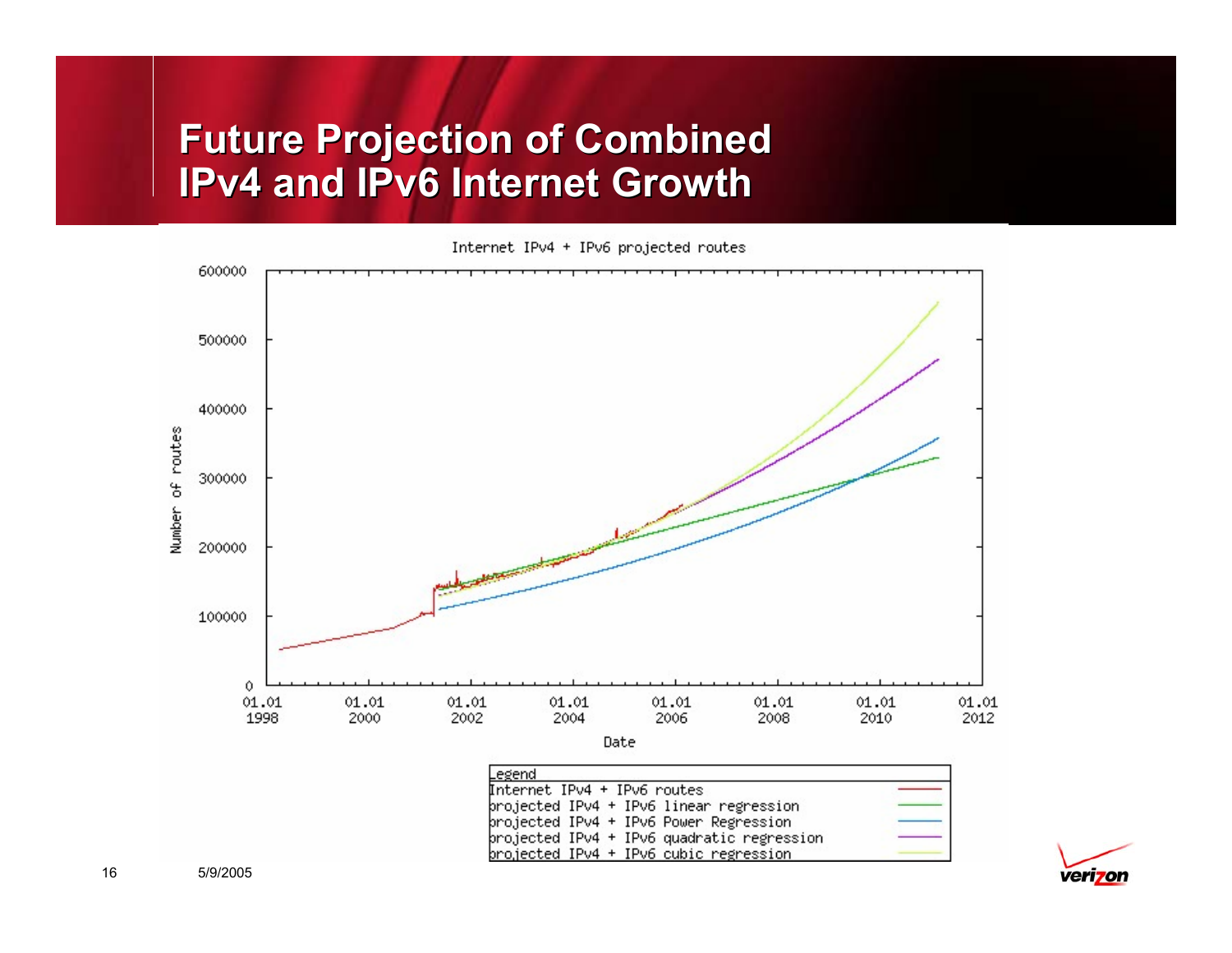# **Tier 1 Service Provider Tier 1 Service Provider IPv4 Internal de-aggregates IPv4 Internal de-aggregates**





Date

| Legend                                         |  |
|------------------------------------------------|--|
| de–agrgegates route                            |  |
| de-agrgegates route                            |  |
| projected quadratic regression internal routes |  |
| projected cubic regression internal routes     |  |
| projected quadratic regression internal routes |  |
| projected cubic regression internal routes     |  |

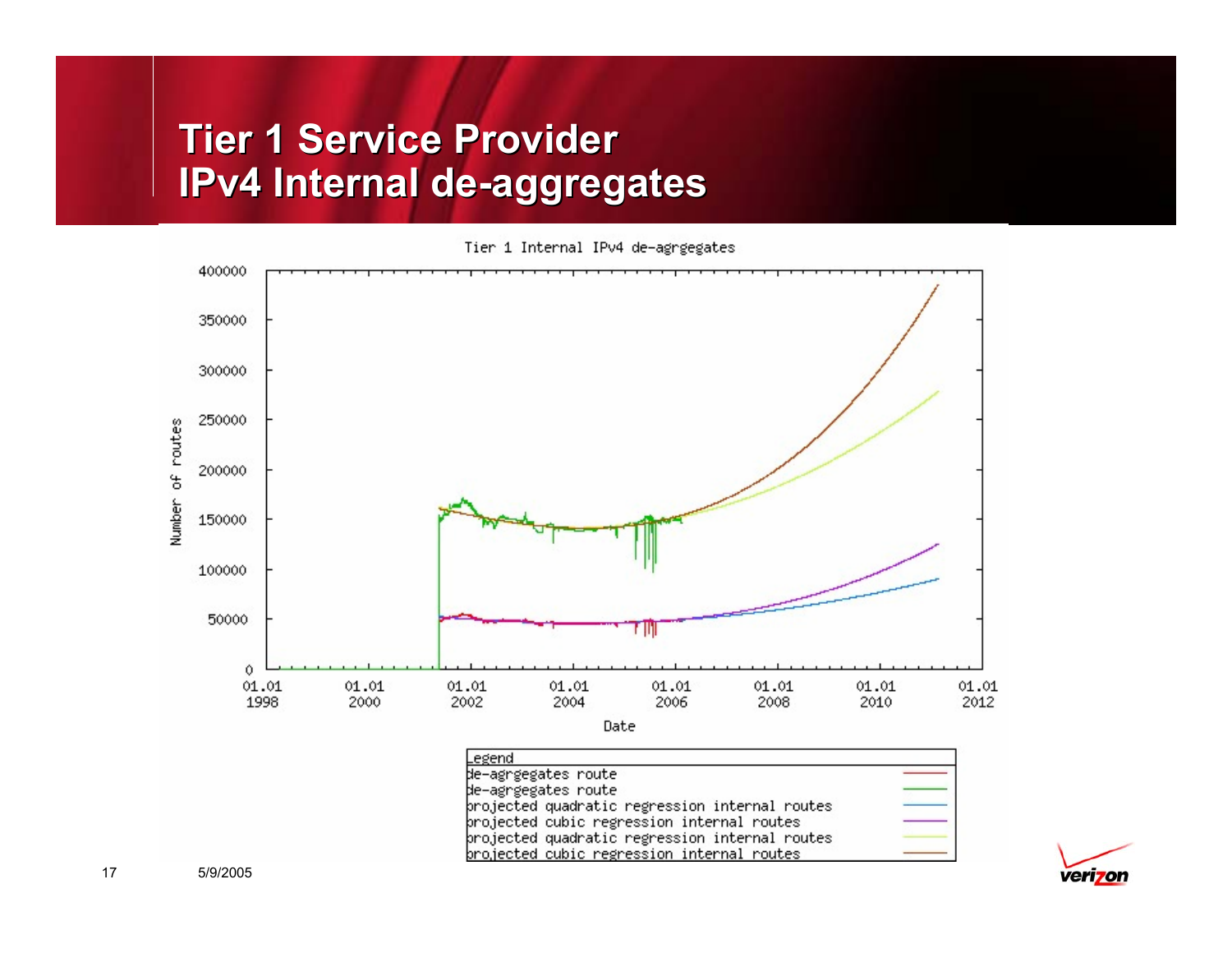# **Future Projection Of Tier 1 Service Provider Future Projection Of Tier 1 Service Provider IPv4 and IPv6 Internal de-aggregates IPv4 and IPv6 Internal de-aggregates**

Tier 1 IPv4 + IPv6 De-aggrgegates routes



brojected IPv4 + IPv6 cubic regression

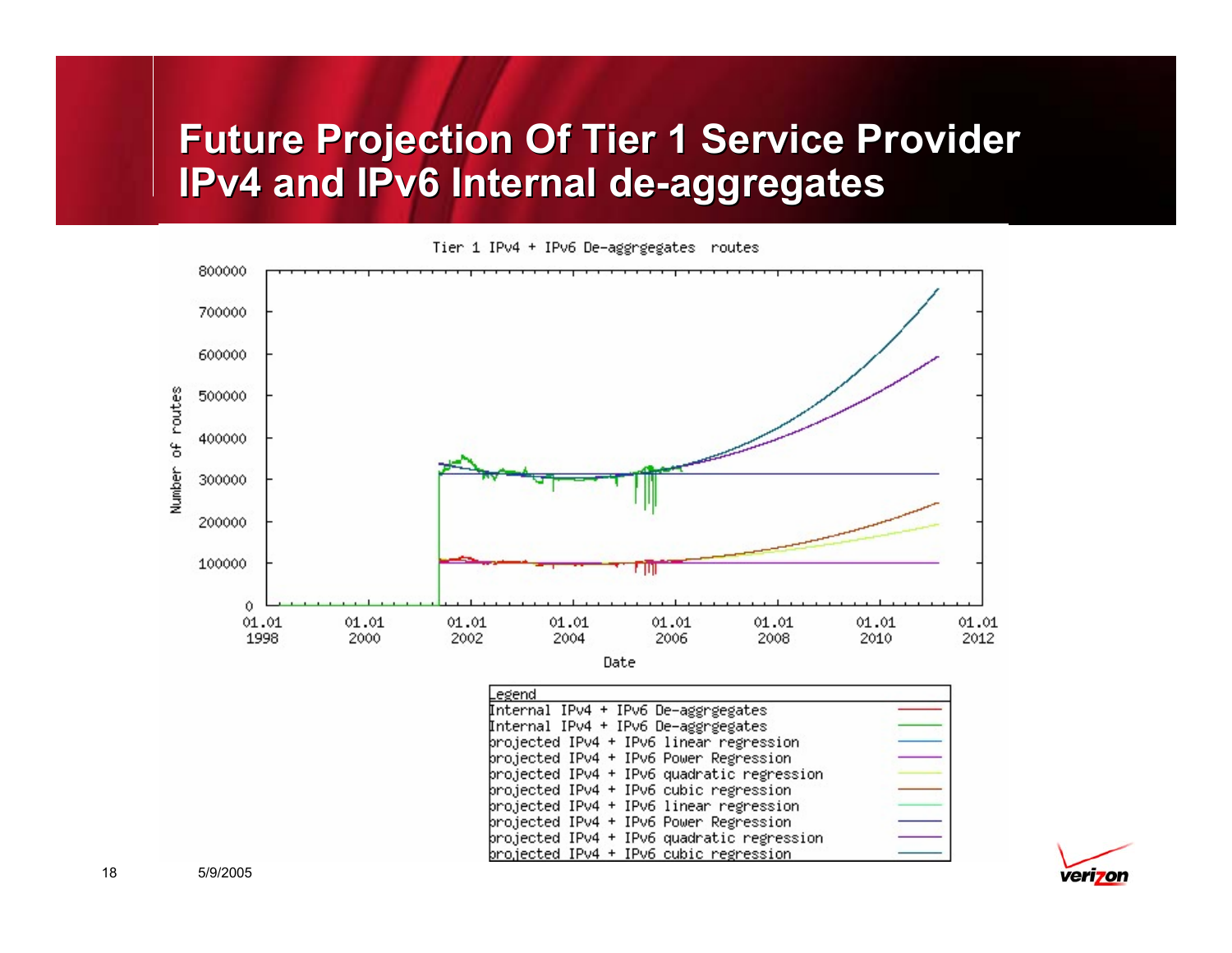# **Future Projection Of Tier 1 Service Provider Future Projection Of Tier 1 Service Provider IPv4 and IPv6 Routing Table IPv4 and IPv6 Routing Table**





Date

| Legend                                     |  |
|--------------------------------------------|--|
| Internal IPv4 + IPv6 routes                |  |
| Internal IPv4 + IPv6 routes                |  |
| brojected IPv4 + IPv6 linear regression    |  |
| projected IPv4 + IPv6 Power Regression     |  |
| projected IPv4 + IPv6 quadratic regression |  |
| brojected IPv4 + IPv6 cubic regression     |  |
| projected IPv4 + IPv6 linear regression    |  |
| brojected IPv4 + IPv6 Power Regression     |  |
| projected IPv4 + IPv6 quadratic regression |  |
| brojected IPv4 + IPv6 cubic regression.    |  |

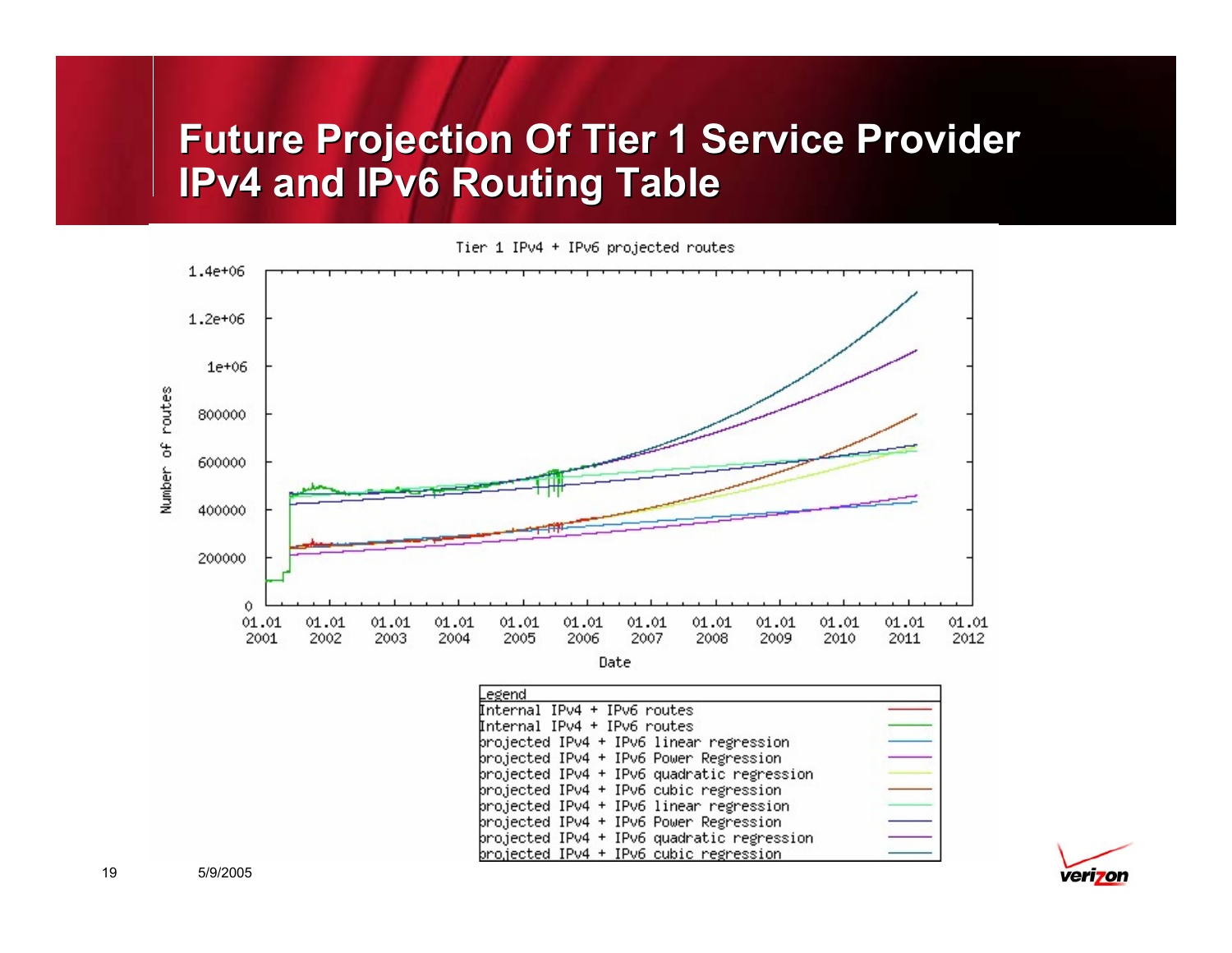#### **Conclusion Conclusion**

| Route type                      | now     | 5 years   | 7 years   | 10 Years  | 14 years  |
|---------------------------------|---------|-----------|-----------|-----------|-----------|
| IPv4 Internet routes            | 180,219 | 285,064   | 338,567   | 427,300   | 492,269   |
| IPv4 CIDR Aggregates            | 119,114 |           |           |           |           |
| IPv4 intentional de-aggregates  | 61,105  | 144,253   | 195,176   | 288,554   | 362,304   |
| <b>Active Ases</b>              | 21,646  | 31,752    | 36,161    | 42,766    | 47,176    |
| Projected IPv6 Internet routes  | 82,751  | 179,481   | 237,195   | 341,852   | 423,871   |
| Total IPv4/IPv6 Internet routes | 262,970 | 464,545   | 575,762   | 769,152   | 916,140   |
|                                 |         |           |           |           |           |
| Internal IPv4 low number        | 48,845  | 48,845    | 48,845    | 48,845    | 48,845    |
| Internal IPv4 high number       | 150,109 | 273,061   | 360,471   | 532,955   | 675,840   |
|                                 |         |           |           |           |           |
| Projected internal IPv6 (low)   | 39,076  | 101,390   | 131,532   | 190,245   | 238,494   |
| Projected internal IPv6 (high)  | 120,087 | 311,588   | 404,221   | 584,655   | 732,933   |
|                                 |         |           |           |           |           |
| Total IPv4/IPv6 routes (low)    | 350,891 | 654,788   | 824,590   | 1,132,819 | 1,374,550 |
| Total IPv4/IPv6 routes (high)   | 533,166 | 1,049,194 | 1,340,453 | 1,886,762 | 2,324,913 |

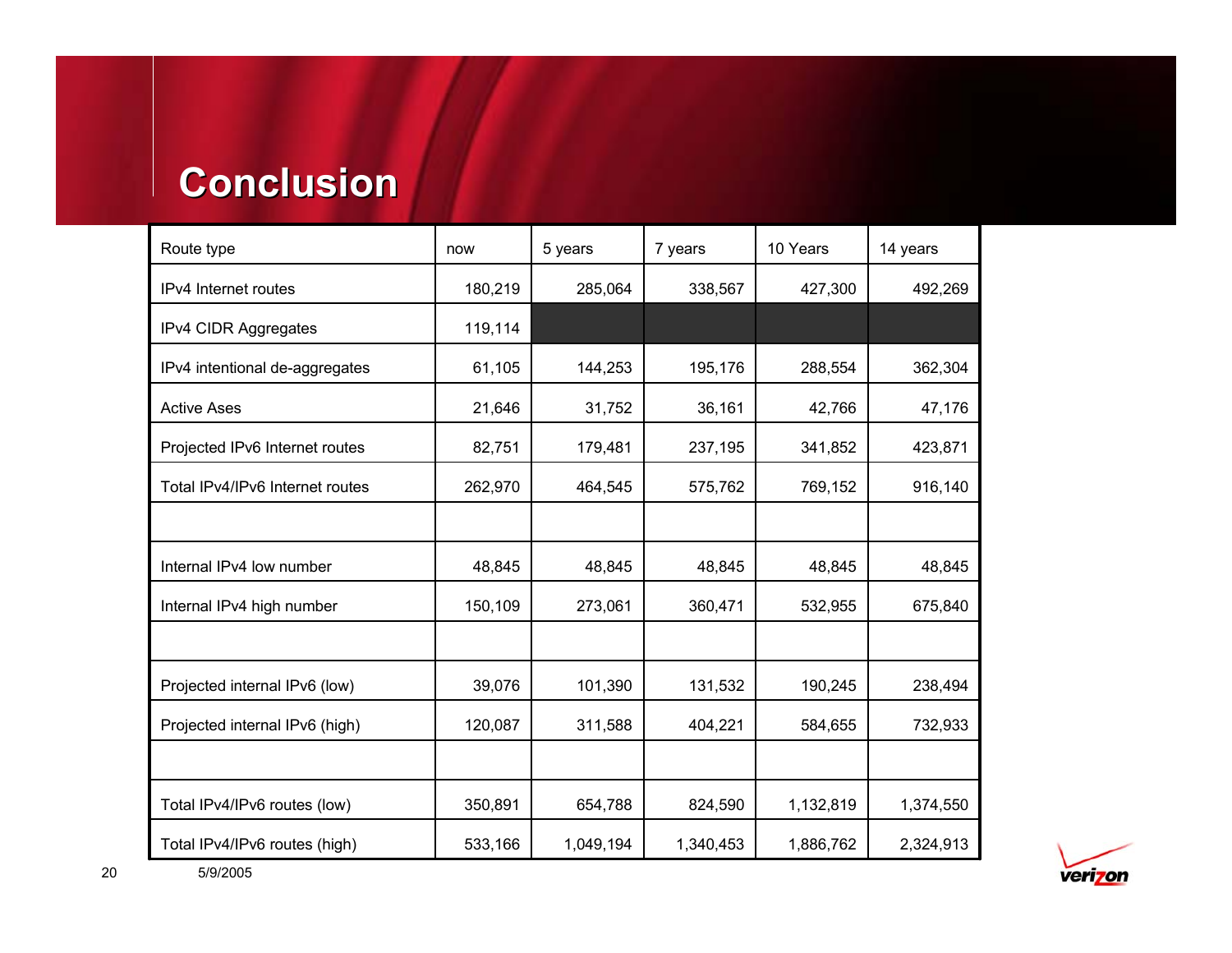# **Conclusion Conclusion**

Current equipment purchases

- Assuming wide spread IPv6 adoption by 2011
- Assuming equipment purchased today should last in the network for 5 years
- All equipment purchased today should support 1M routes

Next generation equipment purchases

- Assuming wide spread IPv6 adoption by 2016
- Assuming equipment purchased in 2012 should last in the network for 5 years
- Vendors should be prepared to provide equipment that scales to 1.8M routes